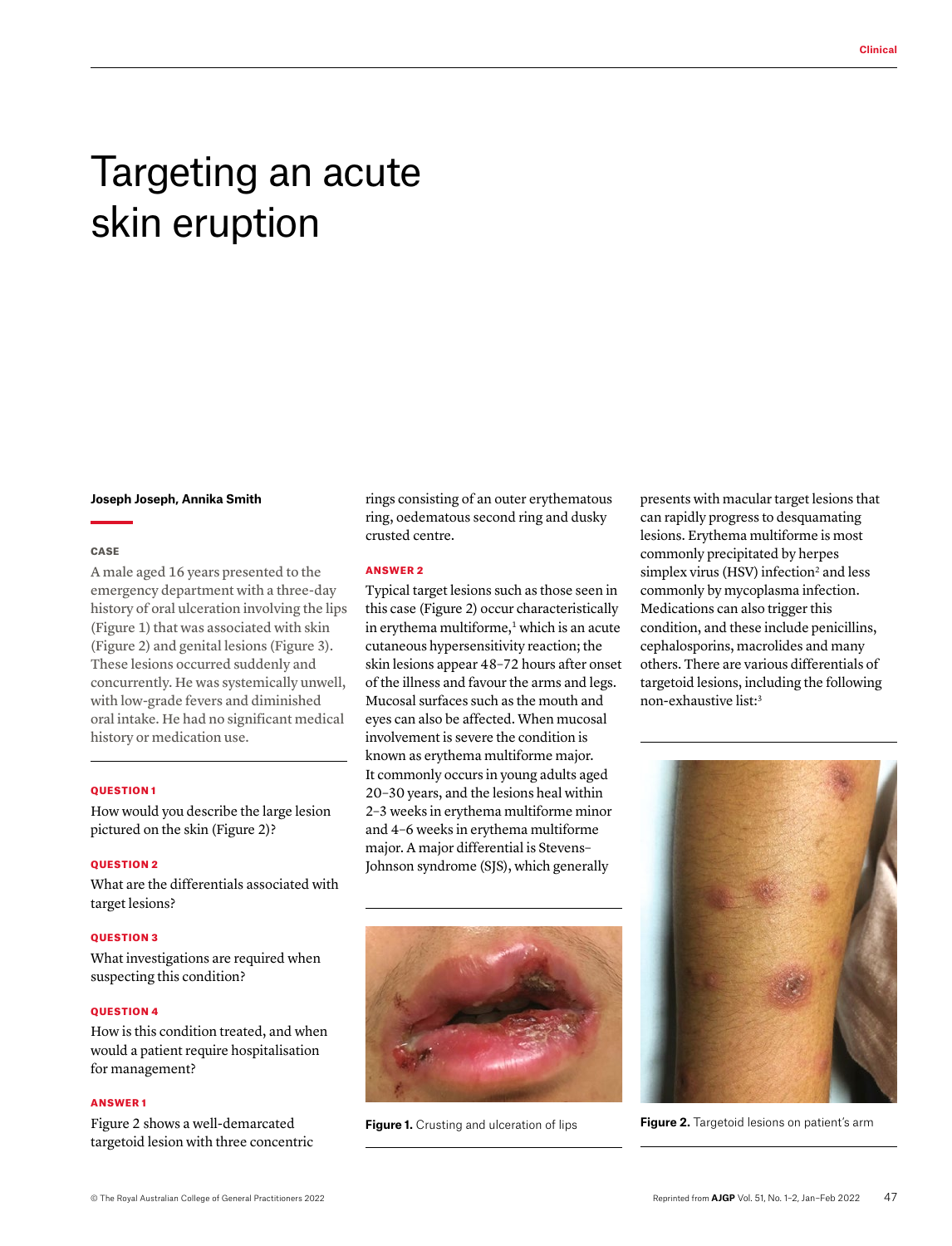- **•** SJS/toxic epidermal necrolysis (TEN): present with atypical target lesions that are purely macular (flat) and may only have two concentric rings.<sup>1</sup> These target lesions progress rapidly to widespread epidermal desquamation with a total surface area of 10% in SJS and >30% in TEN.
- **•** Fixed drug eruptions: can look like a plaque with a dusky centre and erythematous base and tend to re-occur on the same part of the body every time a specific causative drug is taken.
- **•** Vasculitis: immunoglobulin (Ig) A vasculitis (Henoch–Schönlein purpura) and urticarial vasculitis can present with targetoid lesions.
- **•** Subacute cutaneous lupus erythematosus: usually presents as annular lesions on photo-exposed areas but in some situations can form targetoid lesions (Rowell's syndrome).
- **•** Trauma: high-speed impact of objects onto the skin can produce a targetoid ecchymosis.
- **•** Urticaria: can present as targetoid lesions with erythematous borders



**Figure 3.** Erosions on scrotum and lesions on penis

and central clearing; the main differentiating feature is the evanescent nature of urticaria, which, by definition, clears within 24 hours.

### ANSWER 3

Erythema multiforme is a clinical diagnosis and does not necessarily require further investigation if history and examination are suggestive. Infections, such as HSV, are a common precipitant of erythema multiforme; therefore, serology may be beneficial in recurrent cases without evidence of previous HSV. *Mycoplasma pneumoniae* is also a known precipitant and can be investigated with respiratory swabs or chest X-ray if clinically indicated.4 Where the diagnosis is not entirely clear, skin biopsies can help differentiate between the potential causes.

Other precipitants are less common but can be considered in the absence of preceding infective symptoms. Some examples include medications, autoimmune conditions and malignancies.

## ANSWER 4

Treatment is focused on simple skincare measures and symptomatic management. Soap-free washes and emollients are important to maintain healthy and well-hydrated skin. Pruritus can be treated with oral antihistamines. Oral care is focused on minimising pain with lignocaine 2% rinsing solution and emollient for the lips with white soft paraffin.

Erythema multiforme can usually be managed as an outpatient; however, hospitalisation may be required in the case of significantly reduced intake due to severe oral involvement. This can lead to dehydration, electrolyte disturbances and malnutrition. In this situation, systemic steroid therapy can be used (0.5-1 mg/kg of prednisone daily)<sup>5</sup> until systemic improvement, in addition to the aforementioned measures.

#### CASE CONTINUED

The patient had poor oral intake for several days due to oral mucosal involvement and was admitted to hospital for intravenous fluids and systemic treatment with prednisone. He was treated symptomatically and required nasogastric tube feeding for two days while his oral mucous membranes recovered. He had positive HSV type 1 IgM serology, indicating that HSV infection was the likely precipitant for this eruption.

## QUESTION 5

What are the potential complications of this condition?

# **OUESTION 6**

How can this condition be managed if it recurs?

## ANSWER 5

Ocular complications such as keratitis and visual impairment<sup>6</sup> can be caused by erythema multiforme when the eyes are not examined for injection and oedema. In a situation in which ocular involvement is suspected, the patient should be referred for ophthalmological assessment. There is an uncommon variant of erythema multiforme that is difficult to diagnose known as erythema multiforme majus (Fuchs' dystrophy), $\bar{y}$  which mainly affects mucosal surfaces. Without characteristic skin lesions, such ocular complications may be missed. Other potential complications include scarring of the skin and strictures in the urethra and vagina where inflammatory lesions have healed. Generally, patients will recover without long-term issues.

## ANSWER 6

Prophylactic therapy for recurrent erythema multiforme is not always required. Eliminating the precipitant, if known, can prevent recurrence altogether. In the setting of HSV-induced recurrent erythema multiforme (six or more episodes per year), prophylactic doses of antiviral therapy can be used (valaciclovir 500 mg daily or aciclovir 400 mg twice daily for six months). If therapy is ineffective, referral to a dermatologist may be required for consideration of alternative treatment options.

## **Key points**

**•** Erythema multiforme is an acute hypersensitivity reaction that most